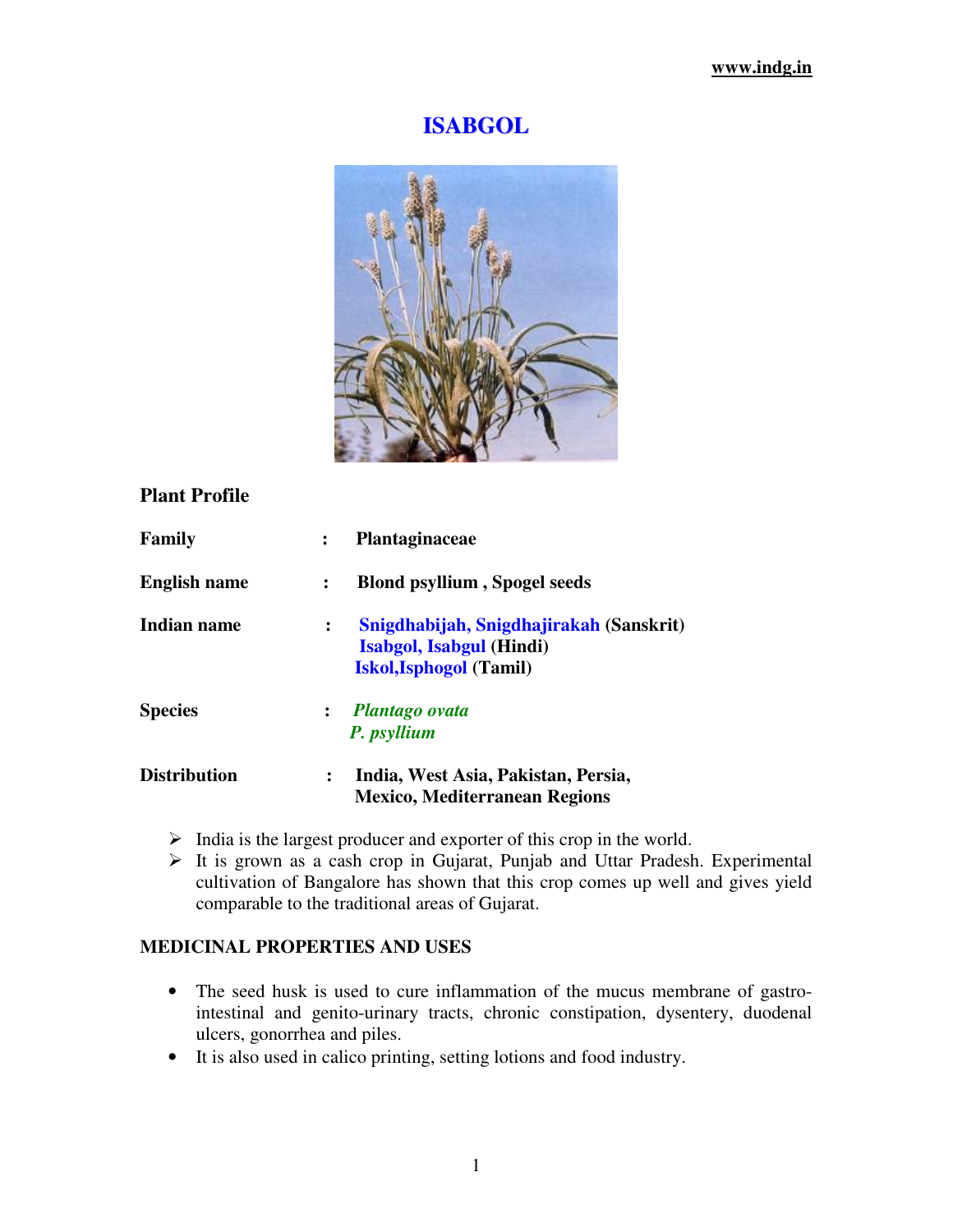## **PRODUCTION TECHNOLOGY**

#### **SOIL**

- Comes up well even on marginal lands.
- Sandy loam to loamy soils which are well drained and with pH between 7-8 are ideal to raise this crop.

## **CLIMATE**

- It requires a cool climate with dry sunny weather during maturity.
- Even a mild dew, cloudy weather or light showers cause seed shedding.
- Sowing should be done to eliminate the monsoon period from coinciding with maturity of the seed.

## **VARIETIES**

- $\triangleright$  Gujarat –1
- $\triangleright$  Gujarat-2
- $\triangleright$  TS-1-10
- $\triangleright$  EC-124345
- $\triangleright$  Niharika,
- $\triangleright$  Haryana Isabgol -5
- Jawahar Isabgol-4

## **INPUTS**

| Sl.No. | <b>Materials</b>     |          | Per acre | Per hectare |
|--------|----------------------|----------|----------|-------------|
| 1.     | Seeds (kg)           |          | 3        |             |
| 2.     | Farm Yard Manure (t) |          | 6        | 15          |
| 3.     | Fertilizers (kg)     |          |          |             |
|        |                      | N        | 20       | 50          |
|        |                      | $P_2O_5$ | 10       | 25          |
|        |                      | $K_2O$   | 12       | 30          |

#### **Note**

Apply 50% N at sowing and the remaining 50% after one month.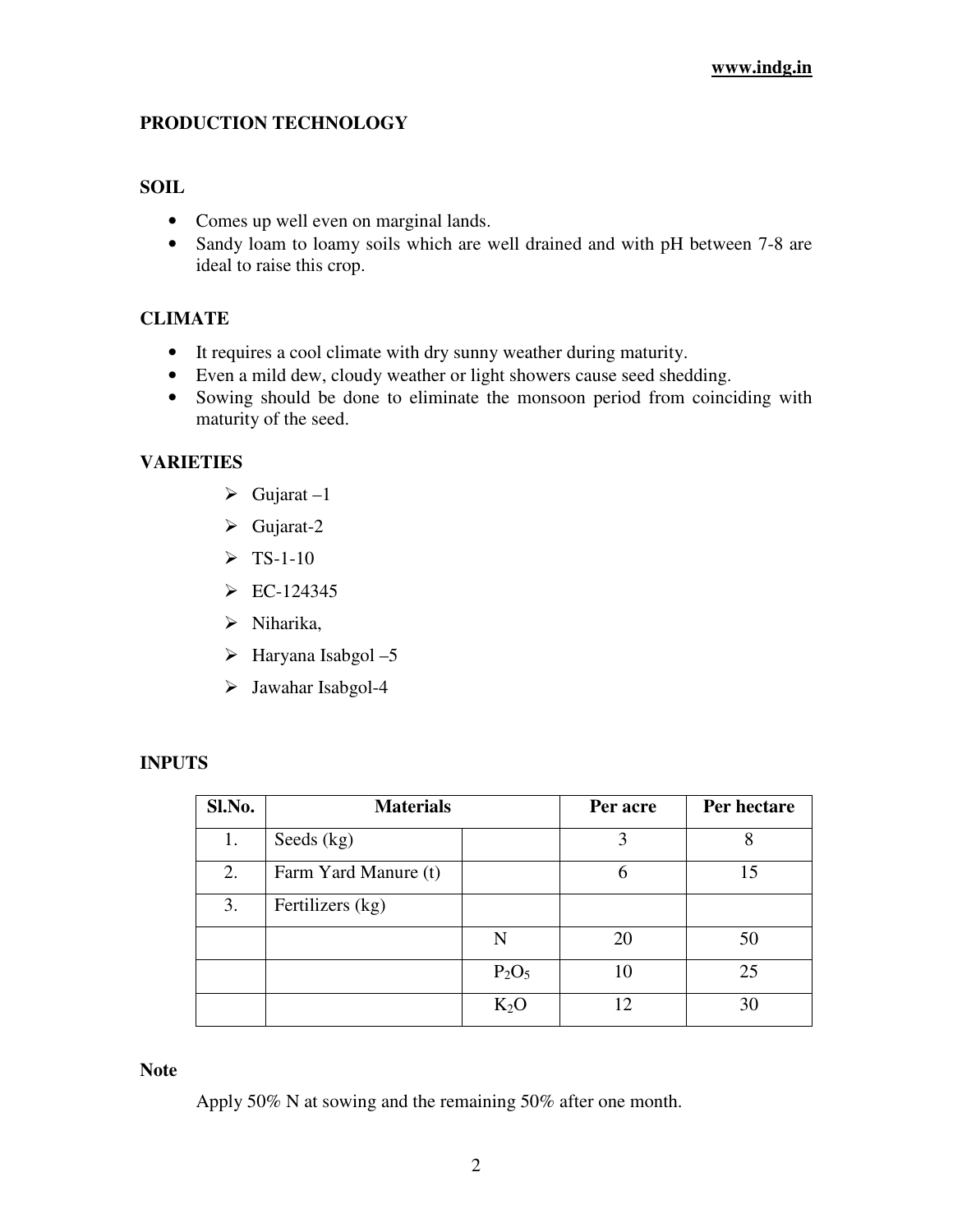## **CULTIVATION**

## **Land preparation and sowing:**

- The land is brought to fine tilth and laid out into beds of convenient sizes of irrigation.
- It is preferable to add 15 tonnes of FYM/ha during the preparation of land and mix it well.
- The seeds are sown in rows at 15 cm apart or broadcasted during the month of October. About 3 kg seeds required for one acre.
- After sowing they are covered thinly by raking the soil.

## **IRRIGATION AND INTERCULTURE**

- Immediately after sowing a light irrigation is given.
- Germination starts after 6 to 10 days.
- Second irrigation is given after 3 weeks and third one at the time of formation of spikes.
- Crop needs about  $7-10$  irrigation.
- It is given 2-3 hand weddings during the entire growing period to control the weeds.

## **PLANT PROTECTION**

| Major insect   | :White grub.                                         |
|----------------|------------------------------------------------------|
| Major diseases | : Powdery mildew; downy mildew and rhizoctonia wilt. |

## **Schedule**

- 1. Application of 5% Aldrin or Lindane at 25 kg per hectare at the time of last ploughing during the preparation of land is effective in protecting the crop against white grubs.
- 2. To control powdery mildew, spray the crop with 0.2 per cent wettable sulphut at 15 days interval two or three times.
- 3. Spray Bavistin at 0.1 per cent to control downy mildew immediately after the appearance of the disease and repeat the spray 15 days later.
- 4. Seed treatment with Captan 5 g/kg of seed followed by drenching the soil and spraying the plants with 0.2 per cent Captan solution and repeating the same a week after first application controls the spread of rhizoctonia wilt.

## **HARVESTING AND YIELD**

- It is a **4 to 5 months duration crop**.
- The yellowing of the lower leaves and change in the colour of spikes to brown indicate the maturity, which is confirmed by pressing the spike between the two fingers when mature seeds come out.